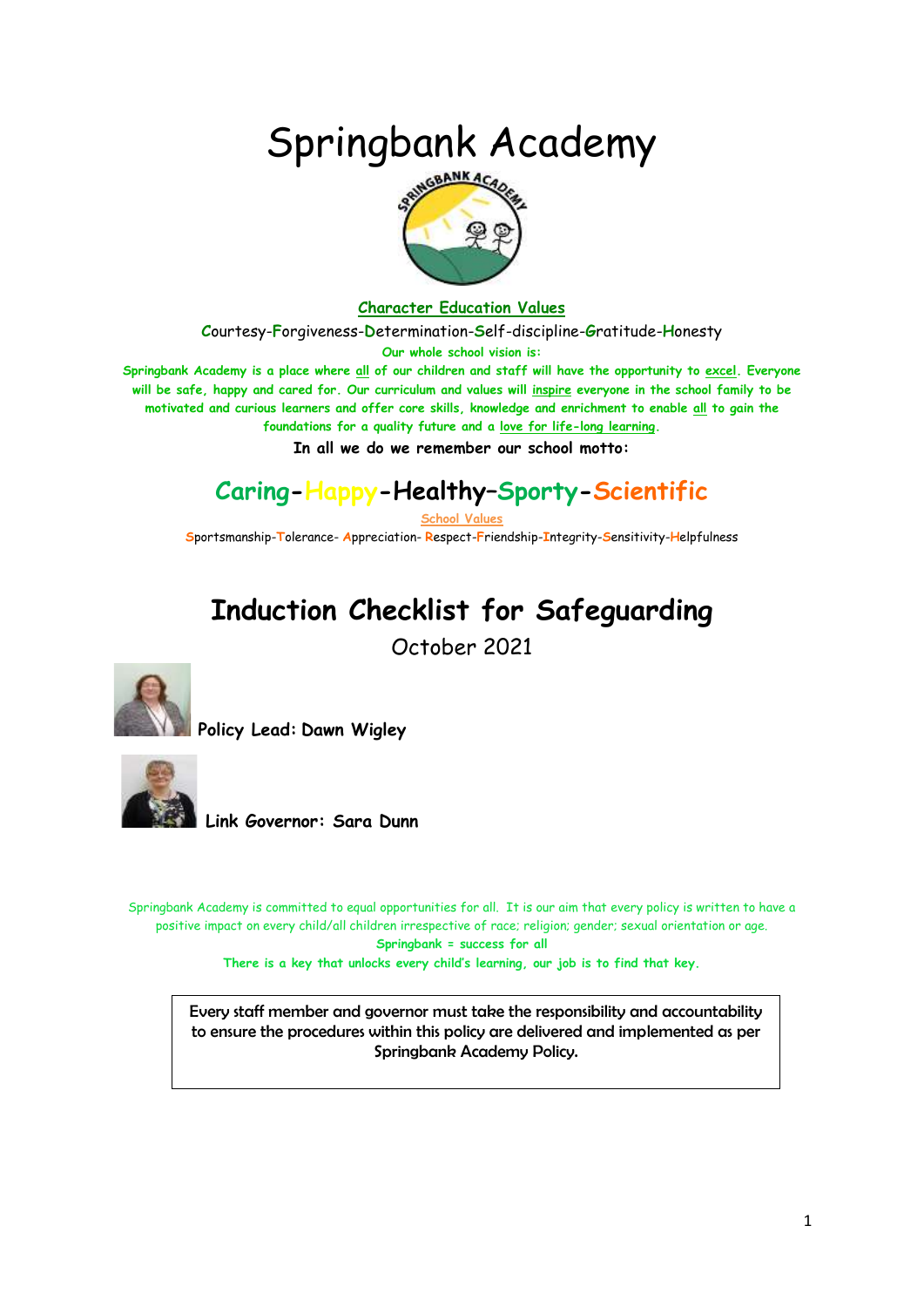#### **Induction of Staff - Checklist for Safeguarding**

**Name of Employee:…………………………………………………………………………....**

**Name of School:……………………………….. Post:……………………………………..**

**Start Date of Employment:..…../…../20….**

**Name of line manager responsible for induction:………………………………………**

**Name of Head Teacher:…………………………………………...**

*This safeguarding checklist should be used to supplement the general arrangements schools have in place for the induction of all school employees, volunteers and all governors. This checklist is included as Appendix 3 in the Nottinghamshire School Staff Induction Policy located on the School Portal.* 

| <b>Induction of Staff - Checklist for Safeguarding</b>                                                                                                                                                                                                                                                                                                                                                                                                                                                                                                                                                                                                                                                                                                                                                                                                                                                                                                                 | <b>Date</b> | <b>Check</b> |
|------------------------------------------------------------------------------------------------------------------------------------------------------------------------------------------------------------------------------------------------------------------------------------------------------------------------------------------------------------------------------------------------------------------------------------------------------------------------------------------------------------------------------------------------------------------------------------------------------------------------------------------------------------------------------------------------------------------------------------------------------------------------------------------------------------------------------------------------------------------------------------------------------------------------------------------------------------------------|-------------|--------------|
| 1. Employee informed that the senior designated safeguarding                                                                                                                                                                                                                                                                                                                                                                                                                                                                                                                                                                                                                                                                                                                                                                                                                                                                                                           |             |              |
| staff of the procedure in school for<br>2. Inform<br>reporting<br>safeguarding concerns, including the procedure if the head<br>teacher and designated safeguarding lead are absent                                                                                                                                                                                                                                                                                                                                                                                                                                                                                                                                                                                                                                                                                                                                                                                    |             |              |
| 3. Advised of and discuss the following school policies, covering<br>the agreed procedures and expectations of staff under each<br>one:<br>Employee Code of Conduct (including the mandatory<br>duty for reporting Female Genital Mutilation (FGM) and<br>the Prevent Duty)<br>Whistleblowing and Confidential Reporting Policy<br>$\overline{\phantom{0}}$<br>Anti-bullying<br>$\blacksquare$<br>Anti-racism<br>Homophobic and Transphobic<br><b>Physical intervention</b><br>School IT Policy, Internet safety (including Social Media<br>$\blacksquare$<br>and Internet Usage Policy))<br>Whole schools child protection policy including appendix<br>templates<br>Allegations of abuse made against teachers and other<br>$\blacksquare$<br>staff - school/LA policies Included in the School<br><b>Disciplinary Procedure)</b><br>Guidance on Visitors, including VIPs, to schools<br>$\qquad \qquad \blacksquare$<br>All other policies available on the website |             |              |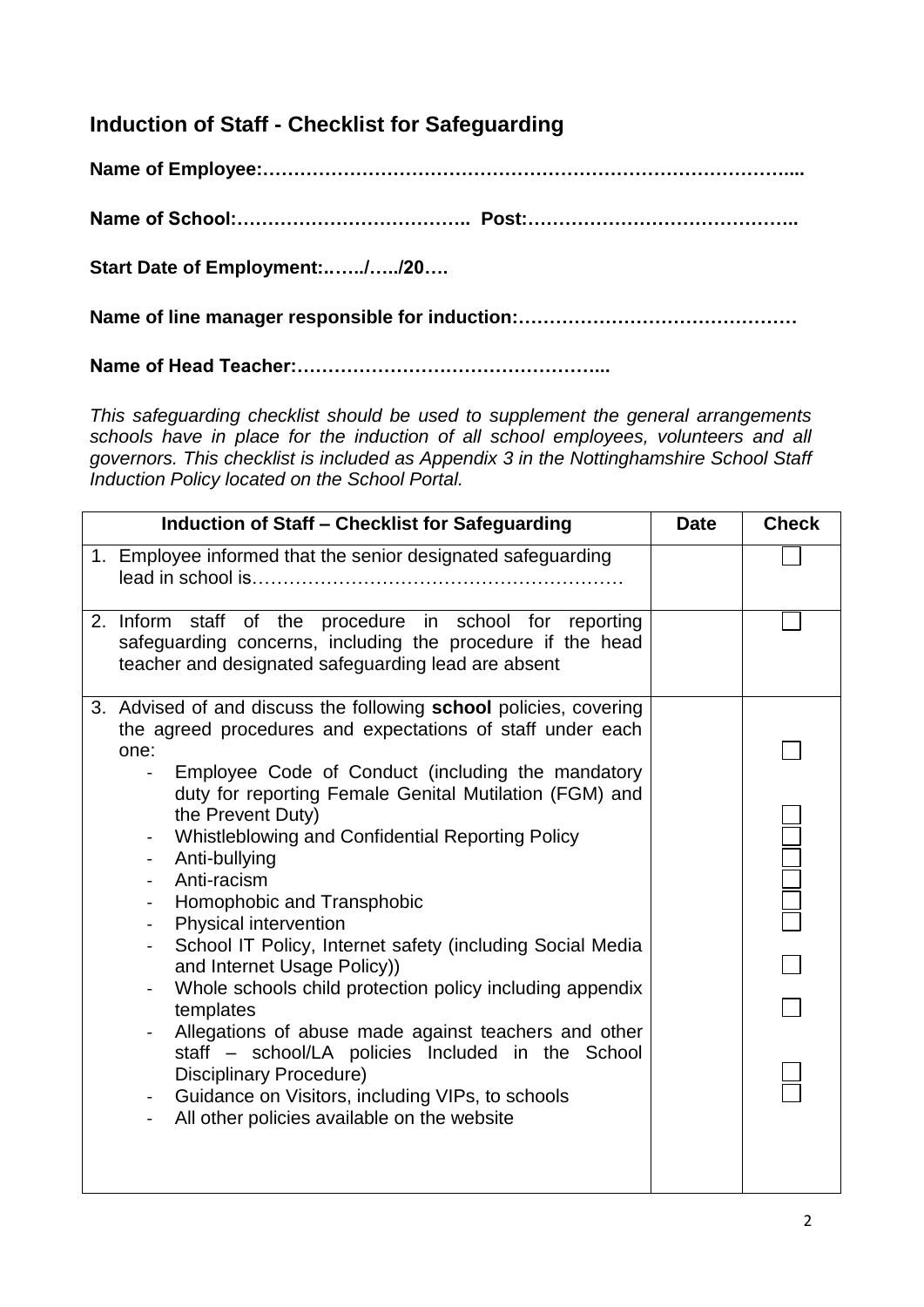|                                                                              | <b>Date</b> | <b>Check</b> |
|------------------------------------------------------------------------------|-------------|--------------|
| <b>Induction of Staff -</b>                                                  |             |              |
| <b>Checklist for Safeguarding</b>                                            |             |              |
| 4. Advised of and discuss all statutory guidance for schools and             |             |              |
| the responsibility of staff within them.                                     |             |              |
| "Keeping Children Safe in Education" (latest edition)                        |             |              |
| (Senior designated lead officer will ensure all staff read                   |             |              |
| and are provided with a copy of at least part one of                         |             |              |
| latest edition "Keeping Children Safe in Education)                          |             |              |
| Working Together to Safeguard Children (latest edition)                      |             |              |
| Dealing with Allegations of Abuse made against                               |             |              |
| Teachers and other Staff. (Part 4 of the latest edition of                   |             |              |
| KCSiE)                                                                       |             |              |
| <b>DBS</b> process<br>Disqualification under the Childcare<br>Act 2009       |             |              |
| explanation of ongoing responsibility to self-report to                      |             |              |
| head teacher where circumstances change, including                           |             |              |
| "by association".                                                            |             |              |
|                                                                              |             |              |
| 5. Advised and discussed the Nottinghamshire and Nottingham                  |             |              |
| City Safeguarding Children Boards' Safeguarding Children's                   |             |              |
| how<br><b>Procedures</b><br>and<br>they<br>can<br>be<br>accessed<br>at       |             |              |
| www.nottinghamshire.gov.uk/nscb                                              |             |              |
|                                                                              |             |              |
| 6. Advised of and discuss the relevant paragraphs regarding                  |             |              |
| safeguarding under the teacher standards. (See part 2 of the                 |             |              |
| standards, 3 <sup>rd</sup> bullet point)                                     |             |              |
|                                                                              |             |              |
| 7. Arranged safeguarding training as detailed in Keeping Children            |             |              |
| Safe in Education (KCSIE) and the latest NSCB Training                       |             |              |
| programme found at www.nottinghamshire.gov.uk/nscb                           |             |              |
|                                                                              |             |              |
| a) To Include Whole School Safeguarding training for all                     |             |              |
| school staff and for any governor responsible for leading on<br>safeguarding |             |              |
| b) Prevent Duty training for all school staff (on-line 20 minutes            |             |              |
| Channel training)                                                            |             |              |
| c) Specific training for Designated Person for Safeguarding                  |             |              |
| d) Recruitment and Selection training for staff, as required. (At            |             |              |
| least one member of any interview panel should have                          |             |              |
| received appropriate training on safer recruitment).                         |             |              |
|                                                                              |             |              |
| 8. a) For Teachers - Explanation of the statutory induction and              |             |              |
| appraisal process/ link with pay                                             |             |              |
| b) For Support Staff - Explanation of the schools probation                  |             |              |
| arrangements for new employees and the support and                           |             |              |
| supervision / appraisal arrangements.                                        |             |              |